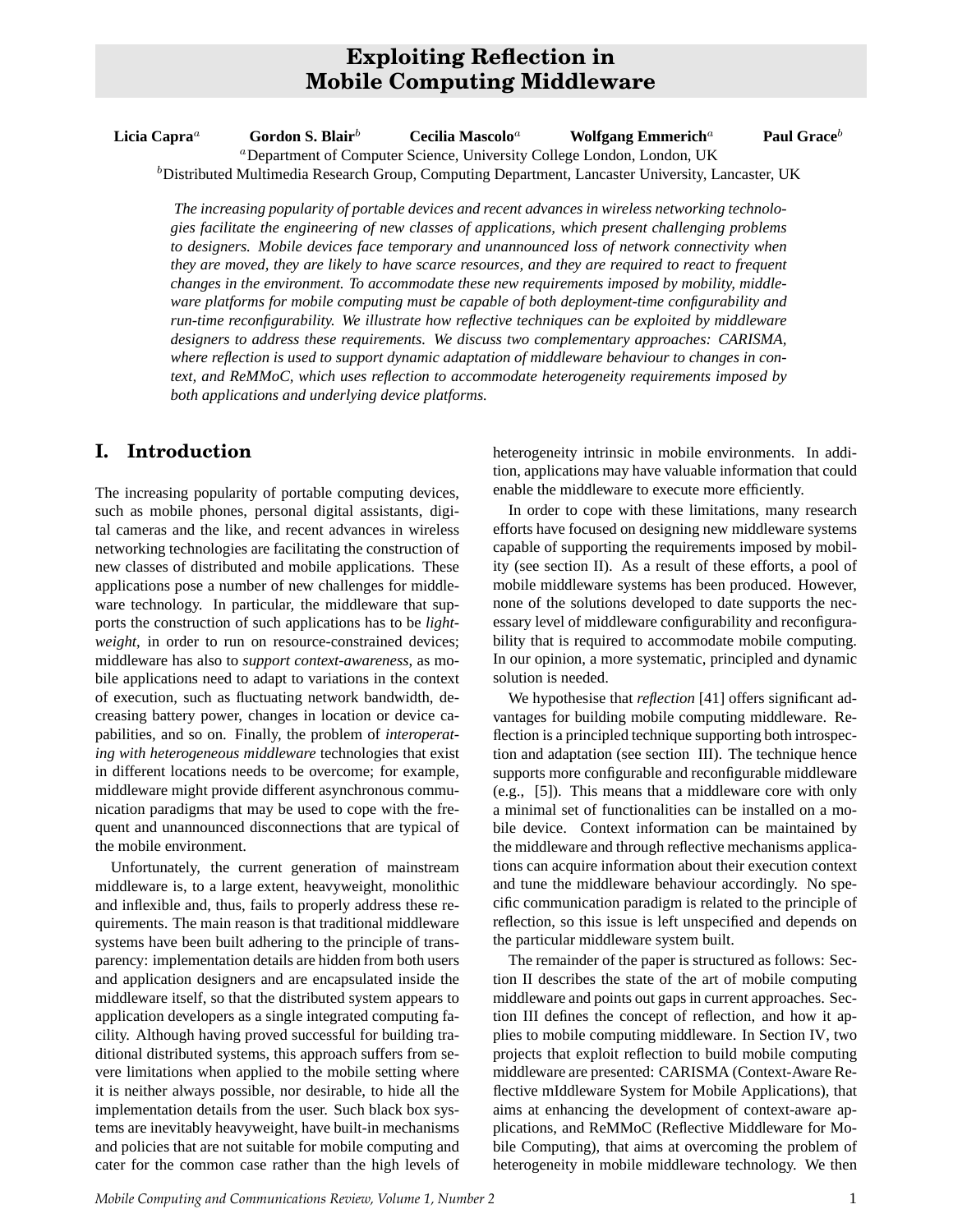briefly discuss related work before concluding the paper and pointing out some future open issues.

### **II. Mobile Computing Middleware**

In this section we look in turn at state of the art middleware, including traditional middleware types used in the mobile domain and new classes of middleware built specifically for mobility. However, an exhaustive review of all existing mobile computing middleware is beyond the scope of this paper and we refer the interested reader to [28].

### **II.A. Existing Middleware Standards and Platforms**

There have been attempts to adapt traditional objectoriented middleware, including CORBA, DCOM and Java RMI, to mobile settings, mainly to allow mobile devices to interoperate with services within existing fixed networks. For example, IIOP (the Internet Inter-ORB Protocol) has been successfully ported to the mobile setting, presenting a layered architecture that ensures an IIOP connection remains established transparently [19]. Similarly, RAPP [39] and DOLMEN [25] offer alternative methods for supporting CORBA object invocations in the wireless environment. Mobile DCE [37] is another early platform that successfully demonstrated that remote procedure calls could be utilised by mobile applications. However, the synchronous communication paradigm assumes a permanent connectivity that cannot be guaranteed in most mobile computing settings. Adaptations of traditional objectoriented middleware to mobile scenarios are therefore usually targeted to nomadic settings where cell hand-overs allow mobile devices to roam while being connected.

Although extensions to established platforms have illustrated that they can be utilised in wireless networks, they do not support the most natural interaction paradigm for this setting. The characteristics of wireless communication media (e.g., low and variable bandwidth, frequent disconnections, etc.) favour a decoupled and opportunistic communication paradigm: decoupled in the sense that computation proceeds even in the presence of disconnections, and opportunistic as it exploits connectivity whenever it becomes available. Therefore, middleware that supports asynchronous communication has been proposed as being more suitable for developing mobile applications. These generally take the form of publish-subscribe platforms and tuple spaces. Notably, however, Rover [20] was an initial platform in this area that implemented an asynchronous remote procedure call paradigm.

Within the publish-subscribe paradigm, interaction takes the form of event notification; namely, consumers subscribe to events they are interested in and are notified when they are published. Logically, the two parties do not have to be connected simultaneously to interact, therefore, suiting the mobile environment. Examples of these are Elvin [38], SIENA [8] and iBus [42]. However, these platforms were designed specifically for fixed networks and do not take into account the dynamic connection of mobile hosts. This has enforced the emergence of some preliminary solutions. For example, Elvin has been extended to incorporate proxy servers to support the persistence of events, so that clients who disconnect repeatedly do not lose events. Nonetheless, it requires that clients connect to the same proxy, which cannot be guaranteed in mobile networks. Another alternative is JEDI [13], which includes a dynamic tree of dispatchers for ensuring publish-subscribe information is retained as members connect and reconnect. Both techniques rely on centralised entities holding event information, which is not suitable for mobile applications based in ad-hoc wireless networks.

Although not initially designed for this purpose (their origins go back to Linda [18], a coordination language for concurrent programming), tuple space systems have been shown to provide many useful facilities for communication in wireless settings. Tuple spaces act as a repository of data structures called tuples that processes can concurrently access. Communication is de-coupled in both time and space: senders and receivers do not need to be available at the same time, because tuples have their own life span, independent of the process that generated them, and mutual knowledge of their location is not necessary for data exchange, as the tuple space looks like a globally shared data space, regardless of machine or platform boundaries. These forms of decoupling assume enormous importance in a mobile setting, where the parties involved in communication change dynamically due to their migration or connectivity patterns. Examples include, Lime [31], TSpaces [45] and  $L^2$ imbo [14]. With the exception of  $L^2$ imbo, these systems do not address the issue of dynamic adaptation of middleware to changing context.

The range of middleware types described illustrates the level of middleware heterogeneity that occurs within the mobile domain (i.e., the platforms that mobile services are advertised and implemented by, change as the device roams). As previously stated, reflection does not assume or require any particular communication paradigm. A reflective middleware can therefore provide any communication style (e.g., tuple space), or better, can provide different communication paradigms (e.g., RPCs, events, messages, etc.) among which applications can dynamically choose the one that best suits their current needs.

### **II.B. New Approaches**

We hypothesise that the range of asynchronous middleware paradigms such as publish/subscribe and message oriented systems will play a key role in the success of mobile computing middleware. However, communication is not the only aspect that middleware should tackle: other important aspects such as data sharing and context awareness need to be addressed.

Middleware must support mobile applications to be aware of the context in which they are being used in order to enable applications to adapt to heterogeneity of hosts and networks, as well as variations in the user's environment. User context includes, but is not limited to: location, with varying accuracy depending on the positioning system used; relative location, such as proximity to print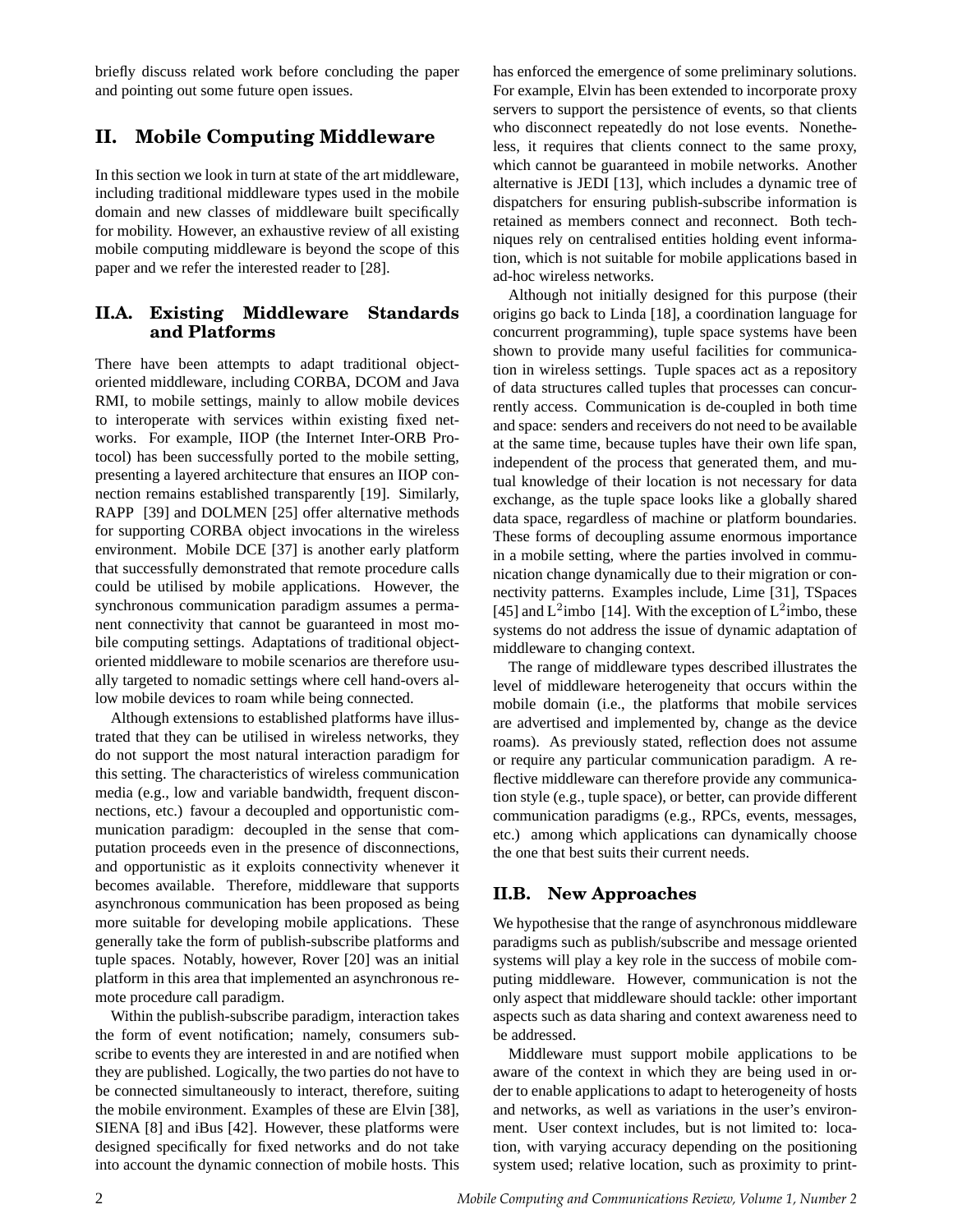ers and databases; device characteristics, such as processing power and input devices; physical environment, such as noise level and bandwidth; user activity, such as driving a car or sitting in a lecture theatre.

Context-aware computing is not a new computing paradigm; it was first proposed a decade ago [36] and many researchers have studied and developed systems that collect context information, and adapt to changes. In particular, location has attracted a lot of attention and many applications exploit location information to offer travellers directions, such as the Shopping Assistant [2] and CyberGuide [26]; to find out neighbouring devices and the services they provide, such as Teleporting [3]; to send messages to anyone in a specific area, such as a Conference Assistant [15]; and so on. Most of these systems interact directly with the underlying network OS to extract location information, process it, and present it in a convenient format to the user. One of their major limitations concerns the fact that they do not cope with heterogeneity of coordinate information, and therefore different versions have to be released that are able to interact with specific sensor technologies, such as the Global Positioning System (GPS) outdoors, and infrared and radio frequency indoors.

To enhance the development of location-based services and applications, and to reduce their development cycle, middleware systems have been built that integrate different positioning technologies by providing a common interface to the different positioning systems, thus solving heterogeneity issues. Examples include Oracle iASWE [33], Nexus [17], Alternis [1], SignalSoft [40], and CellPoint [10]. Interestingly enough, few contexts other than location have been actually used to date.

An exception can be found in [44], where an architecture is proposed that reports changes in the environment to interested applications. Changes are modelled as asynchronous events that are dispatched to environment aware applications through an event delivery mechanism that separates event detection from delivery, so that event producers and consumers are effectively decoupled. Events are hierarchically organised, and can be extended in order to deal with a variety of changes happening in the environment (e.g., different location, memory availability, network connectivity, etc.). However, changes in the environment affects only the application behaviour, and are not used to dynamically adapt middleware behaviour.

Another major issue addressed by mobile computing middleware is the support for disconnected operations and data-sharing. Systems like Odyssey [35] and Xmiddle [27] try to maximise availability of data, giving users access to replicas; they differ in the way they ensure that replicas move towards eventual consistency, that is, in the mechanisms they provide to detect and resolve conflicts that naturally arise in mobile systems.

We assert that a reflective middleware may enhance the development of context-aware services and applications. Through reflection, application-specific information can be exploited, for example, to dynamically instruct middleware on which positioning system to use (if more than one is available). More generally, a reflective middleware would provide applications with context information that they can use to optimise (i.e., dynamically reconfigure) middleware, as well as their own behaviour, counter balancing, for example, the scarce resource availability.

### **III. Reflection**

Reflection is a technique that first emerged in the programming language community to support the design of more open and extensible languages (e.g., see [21]). The key to the approach is to offer a meta-interface supporting the inspection and adaptation of the underlying virtual machine (the meta-level). The service offered by this interface is then referred to as the meta-object protocol. Access to this meta-level is provided through a process of reification. Reification effectively makes some aspect of the internal representation explicit and hence accessible from the application (the base-level). The opposite process is then absorption where some aspect of meta-system is altered or overridden.

The approach is nicely summarised by the following quote from Brian Cantwell Smith, the originator of the early work on reflection [41]:

"In as much as a computational process can be constructed to reason about an external world in virtue of comprising an ingredient process (interpreter) formally manipulating representations of that world, so too a computational process could be made to reason about itself in virtue of comprising an ingredient process (interpreter) formally manipulating representations of its own operations and structures".

Reflection is now widely adopted in language design, as witnessed for example by the Java Core Reflection API and also the meta-object protocol defined in CLOS [21]. Reflection is also increasingly being applied to a variety of other areas including operating system design [46], concurrent languages [43], and increasingly distributed systems, as in [29] or [32]. Crucially, there is now a growing community working on the area of reflective middleware [4]. The main motivation for this research is to provide a principled (as opposed to ad-hoc) means of achieving openness (of the underlying middleware platform). For example, reflection can be used to inspect the internal behaviour of a platform (introspection). By exposing the underlying implementation, it becomes straightforward to insert additional behaviour to monitor the implementation, e.g., performance monitors, quality of service monitors, or accounting systems. Reflection can also be used to alter the internal behaviour of the middleware (adaptation). Examples include replacing or changing the implementation of the underlying transport protocol to operate more optimally over a wireless link, introducing an additional level of distribution transparency in a running computation (such as migration transparency), or inserting a filter component to reduce the bandwidth requirements of a communication stream.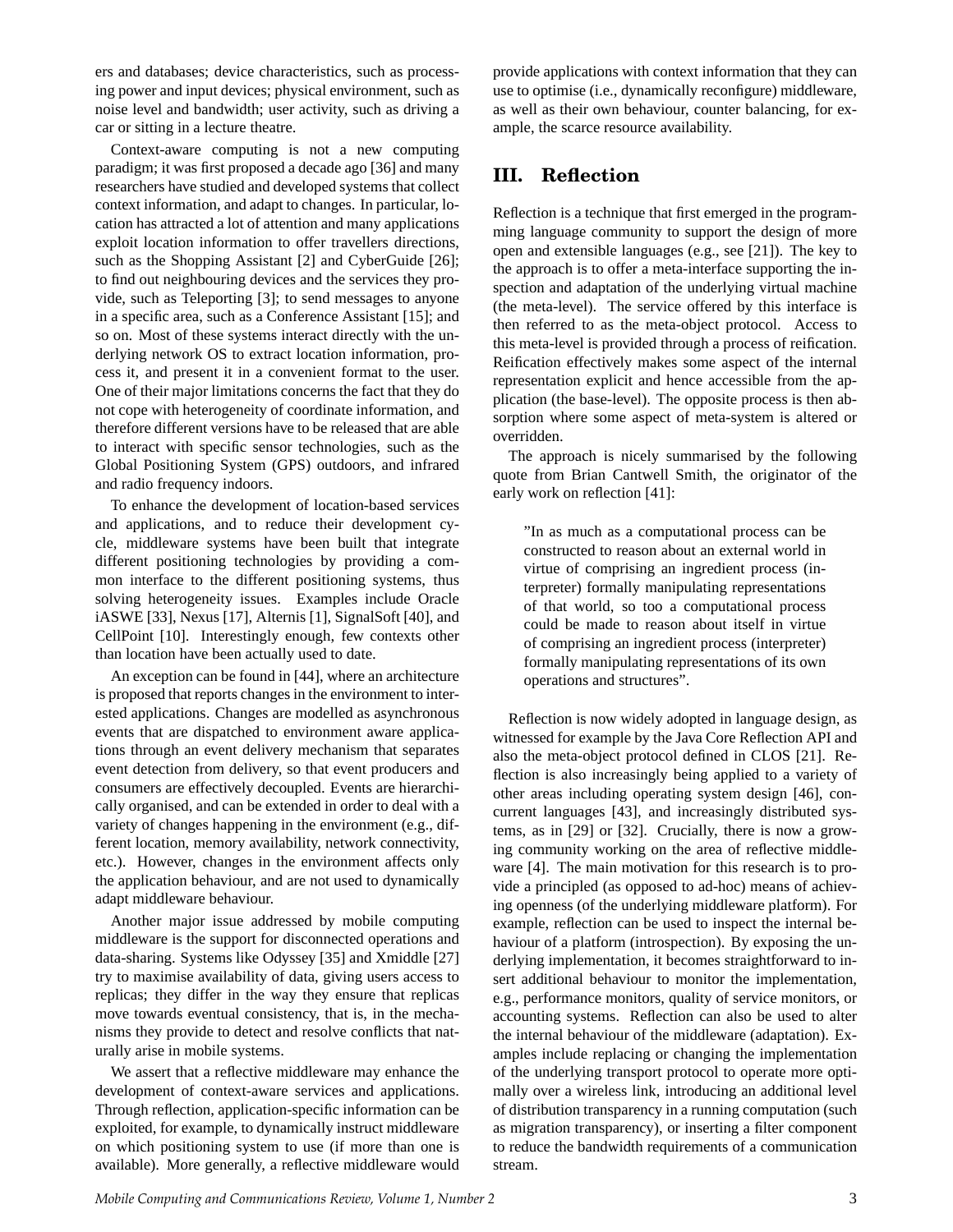In middleware platforms, two (complementary) styles of reflection have been used, namely structural and behavioural reflection.

- Structural reflection is concerned with the underlying structure of objects or components, e.g., in terms of interfaces supported. This is similar, for example, to the introspection features found in Java 1.2 and associated technologies, such as JavaBeans [30]. More advanced features may also be offered, such as the ability to adapt the structure of an object (e.g., to add new behaviour at run-time). Similarly, some systems provide architectural reflection, whereby the software architecture of the system can be reified and altered [5, 9], e.g. in terms of components and connectors. This can be applied to the very structure of the middleware platform itself, allowing the customisation of the architecture for the current environmental conditions. Finally, meta-data or context can be viewed as a form of structural reflection, providing additional (meta)information about the underlying system, e.g. physical location, current battery levels or performance of the network.
- Behavioural reflection is concerned with activity in the underlying system, e.g., in terms of the arrival and dispatching of invocations. Typical mechanisms provided include the use of interceptors that support the reification of the process of invocation and the subsequent insertion of pre- or post- actions. Other systems provide similar capabilities through dynamic proxies [30]. Finally, some research has been carried out on providing access to underlying resources and associated resource management, e.g. through the reification of a set of logical tasks and enabling the customisation of resource allocation and management policies [16].

There has also been research on overall architectures that encompass the various forms of reflection [5].

## **IV. Projects**

### **IV.A. CARISMA**

In order to allow applications that execute on portable devices to adapt to frequent and unannounced changes in the environment, middleware systems must support context awareness. By context, we mean everything that can influence the behaviour of an application, from resources within the device, such as memory, battery power, screen size and processing power, to resources outside the physical device, such as bandwidth, network connection, location and other hosts within reach.

CARISMA, a project carried out at University College London, is a middleware that uses both structural and behavioural reflection to enable context-aware interactions between mobile applications. The middleware is in charge of maintaining a valid representation of the execution context, by directly interacting with the underlying network operating system. Depending on the current context, applications may require the middleware to behave in specific ways. For example, an image processing application may ask the middleware to display pictures in black and white when battery power is low, using full-size, full-colour pictures when battery power permits. In CARISMA, the middleware can be seen by applications as a dynamically customisable service provider. This customisation takes place by means of *application profiles*.





Figure 1: Structure of an application profile.

As shown in Figure 1, each application profile defines associations between the services that the middleware delivers, the policies that can be applied to deliver the services, and the context configurations that must hold in order for a policy to be applied. In the example above, an association is defined between the service 'DisplayPicture', the 'Black&White' policy, and a context where the resource 'Battery Power' is low, and another one between the same service 'DisplayPicture', the 'FullColour' policy, and a context where 'Battery Power' is high. Profiles are passed down to the middleware; each time a service is invoked, the middleware consults the profile of the application that requests it to determine which policy can be applied in the current context. Our model assumes that at each time the behaviour of the middleware with respect to a particular service is determined by one and only one policy, that is, a service cannot be delivered using a combination of different policies. If different policies need to be combined, a new name must be assigned to the combined policy, and this name must be used in the profile. For example, the display of an image can be done using a 'B&W-Low' policy, that is a combination of 'Black&White' and 'LowResolution'.

As both the needs of the user and the context change quite frequently, we cannot expect an application to fix its own profile once and for all at the time of installation and never change it after. We therefore need to provide the middleware with an initial profile, and then grant the application dynamic access to it. Here is where (structural) reflection comes into play. The middleware configuration with respect to current context is reified by means of application profiles, and altered through a reflective API that allows applications to read their own profile (introspection of middleware behaviour), and to dynamically modify the meta-data that is encoded in the profile (adaptation of middleware behaviour). If we consider once again the display picture example, an application may restrict the use of the 'FullColour' policy from a context where battery power is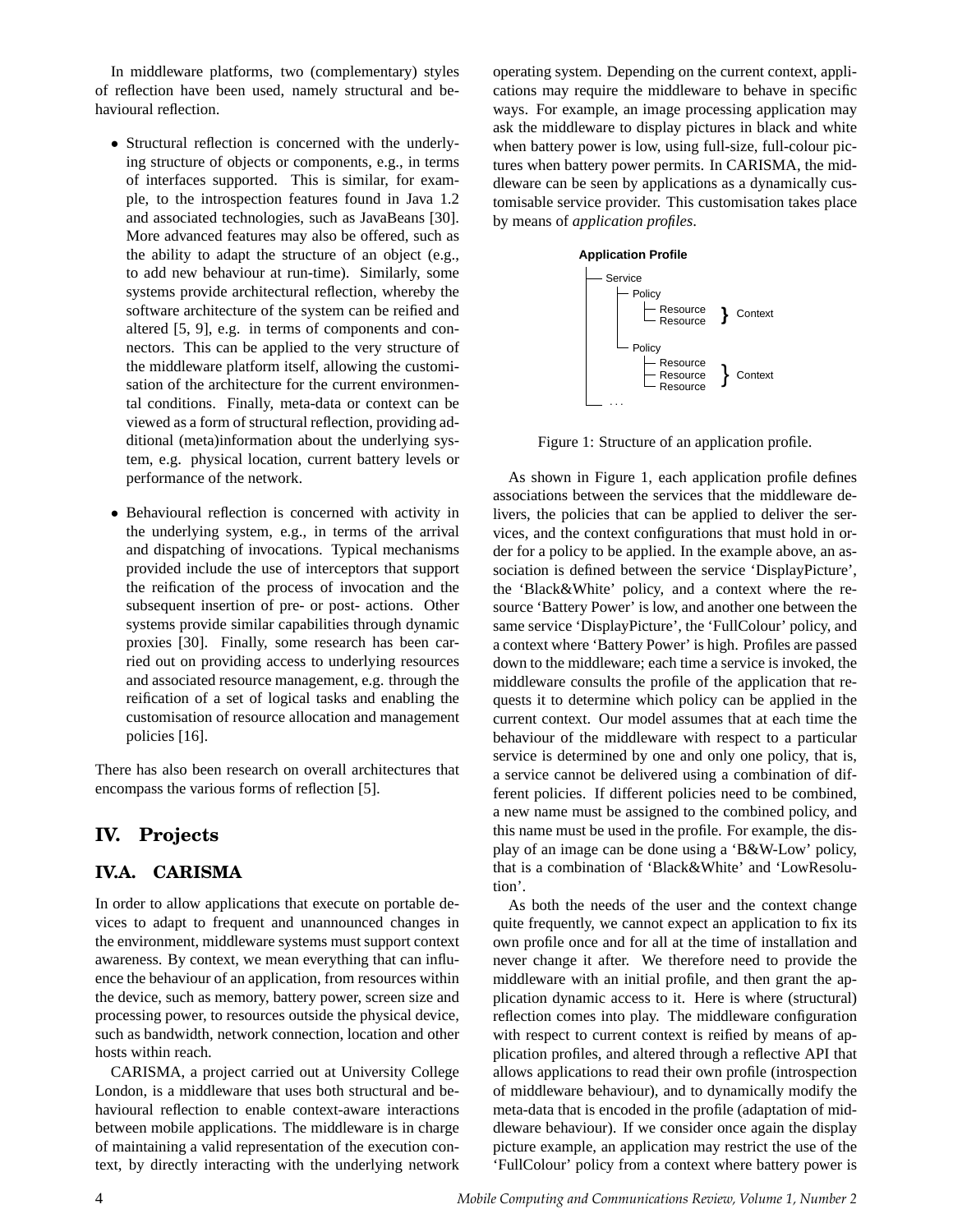high to a context where both battery power and memory are high, due to a considerable drop in memory availability.

CARISMA uses also behavioural reflective techniques to dynamically customise resource allocation among mobile applications that are competing for limited resources, such as battery, memory and bandwidth [7]. A conflict exists when multiple policies, common to multiple application instances, can be applied at the same time to deliver a requested service, so that the middleware does not know which one to apply (recall that we made the assumption that a service can be delivered using only one policy at a time). Different policies deliver different quality of service, and consume different amounts of (usually scarce) resources.

The resolution is based on an auction protocol where middleware plays the role of the auctioneer, applications are the bidders and policies are the goods they are competing for [7]. The main rule of the game is very simple: each bidder submits a single sealed bid, and the 'winner' is the bidder who bids highest. Bids are computed based on non-functional concerns, such as availability, security, performance. Reflection is used to allow applications (i.e., bidders) to dynamically change the set of non-functional requirements they care about; as a result, the same conflict may be resolved in different ways in different context, thus resulting in different middleware behaviours and different resources allocation.

We have implemented a prototype of our reflective middleware in Java, and developed a conferencing application and an instant messaging application on top of it. Application profiles have been encoded using the eXtensible Markup Language (XML). We chose to use XML as this meta-language enhances context-aware and user-driven interactions between middleware and applications, supporting a representation of information that is both easily manipulatable by machines and readily understandable by humans.

Performance evaluation of CARISMA is ongoing work. Preliminary results obtained running CARISMA on top of Compaq iPAQ PDAs running Linux, and connected using WaveLAN, have shown that it takes less than 200ms to start a local service, and less than 400ms for a remote service. We have also measured the overhead introduced by the conflict resolution mechanism; in case a conflict exists, the amount of time required to start a service increases by 10% for a local service, and of 20% for a remote one. In both cases, the there is no human perception of the delay as most of the time is taken by the loading and provisioning of the service. Further experiments will be run on multiple services, and compared with a system that does not use reflection. For a more complete discussion of CARISMA, please refer to [6, 7].

### **IV.B. ReMMoC**

The ReMMoC project, being carried out at Lancaster University in collaboration with Lucent Technologies, is examining the use of reflection and component technology to overcome the problems of heterogeneous middleware technology in the mobile environment. Mobile applications and services are implemented upon a range of middleware platforms (e.g., RPC, message-oriented and eventbased paradigms) and are advertised using different service discovery protocols. Therefore, developing mobile applications upon fixed middleware types is unsuitable; rather the middleware on the mobile device should be able to dynamically change its structure and behaviour so that it can discover and interoperate with all services available in the current environment.



**Lancaster University (802.11 b Network) Lancaster City Centre (802.11 b Network)**

Figure 2: Heterogeneous mobile services.

To illustrate this, a typical mobile scenario is presented in Figure 2. Two possible locations in the session of a mobile user and the mobile services that can be interacted with via the given mobile device are illustrated. It can be seen that the same three mobile application services are available to the user in the different locations, but the platforms presenting them differ. For example, the sport news service is implemented as a publish-subscribe channel on the university campus network and as a SOAP service in the town centre. If fixed middleware were to be used, then two separate applications and middleware implementations would be needed on the device. Similarly, the print service and tourist guide service are implemented across different middleware types. However, this is not the only level of heterogeneity in the scenario; the services themselves must first be discovered by the mobile device before interaction can occur. Nevertheless, in this setting the service discovery technologies themselves are different, i.e., the services available to campus users are discoverable using the Service Location Protocol (SLP), while the services across the city centre can be found using both the Universal Plug and Play (UPnP) protocol and SLP. If the middleware can only perform one type of service discovery then it may miss some available resources and in the worst-case scenario find none of them.

ReMMoC is a middleware platform built upon the concepts of components and reflection as proposed in the OpenORB Project [5]. The platform is constructed out of component frameworks, which consist of a configuration of components whose structure can be altered via a meta-object protocol. This meta-object protocol provides the ability to i) inspect and invoke the interfaces available within the framework, ii) view and alter the component architecture and, finally, iii) insert interceptors to dynamically add new behaviour.

The current platform consists of two key component frameworks for binding and service discovery, whose behaviour can be dynamically altered using the previously described reflective techniques. The binding framework can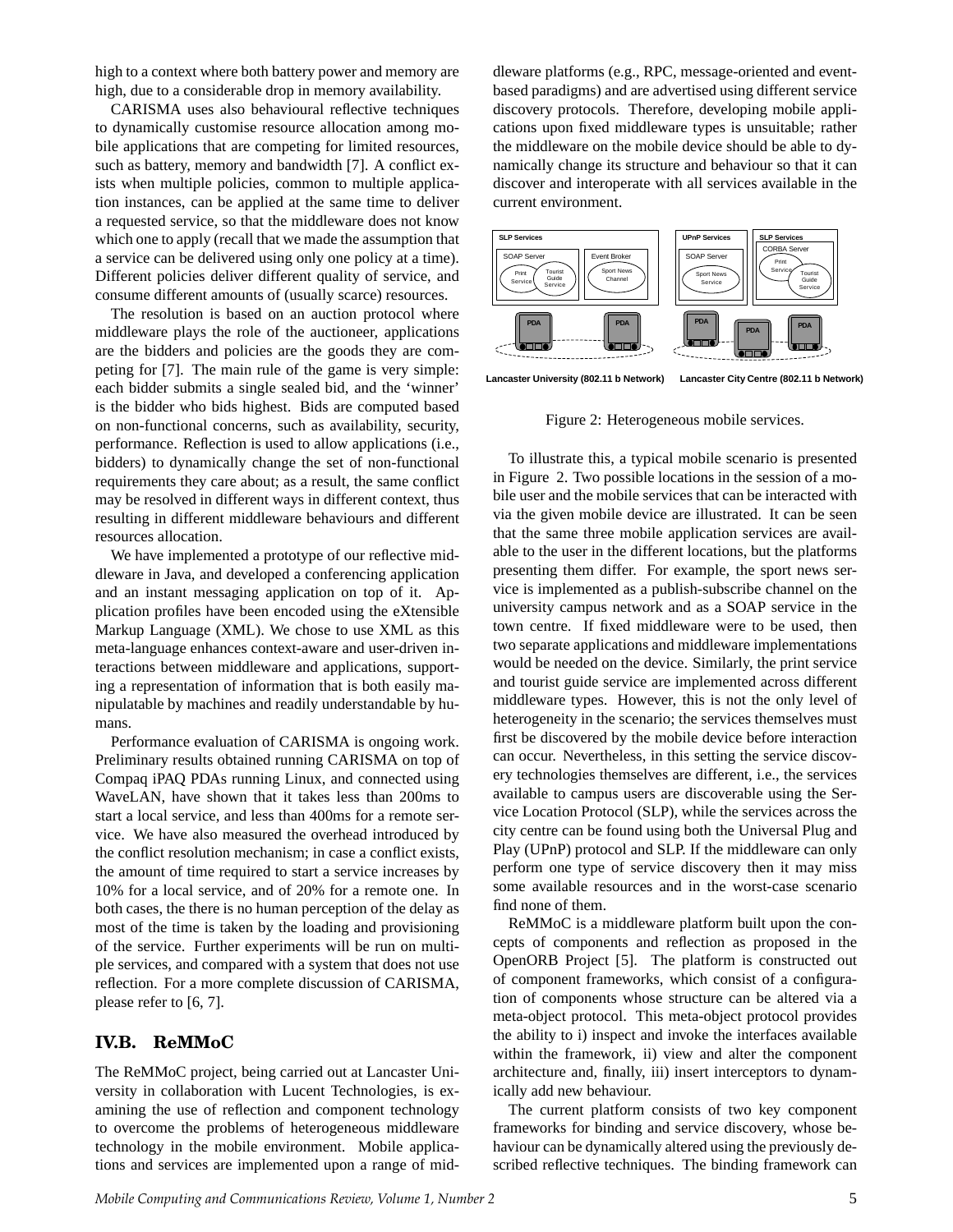be re-configured between different types of interaction protocols (e.g., CORBA, SOAP, publish-subscribe, etc.). Similarly, the service discovery framework can change between one or more of the different service discovery technologies (e.g., SLP, Jini, UPnP, etc). Therefore, possible configurations could be SLP at one time, but changed to SLP and UPnP at another; this will allow services advertised by both technologies to be found. The information obtained from performing service discovery drives the reconfiguration of the binding framework to the appropriate interaction protocol. We are also currently exploring the use of XML to allow the application's requirements to be described independently of the underlying middleware technologies. ReM-MoC will then base its adaptation upon meeting these requirements.

We have implemented the ReMMoC platform upon our own OpenCOM Light component model. OpenCOM Light has been developed for use on devices running the Windows CE Operating System, with the aim of creating a minimum component platform for devices of limited resources. The size of this component platform is currently 41 Kbytes and the components created upon it are on average 8 Kbytes in size. The platform is closely based on Microsoft COM but enhanced with richer reflective facilities. More information about the OpenCOM model can be found in [12]. Furthermore, we have implemented middleware functionality for SOAP, IIOP and publish/subscribe to support dynamic binding and we are working on SLP and UPnP implementations of service discovery behaviour.

#### **IV.C. Relationship between the two platforms**

The two platforms described previously are closely related, in that they use reflection to support two key requirements of mobile middleware. Firstly, ReMMoC presents the ability to develop applications independently from specific middleware technologies that may be encountered over time, by allowing the service discovery and communication implementation to be adapted dynamically. However, the control of adaptation needs to be based upon context information from both the environment and the device, in order for the middleware to offer the best level of service. The management of the underlying platform changes over time can be controlled by the properties offered by CARISMA. Therefore, a reflective framework, where policy and mechanism co-exist and can both be altered dynamically, provides support to mobile application developers to solve a host of problems.

### **V. Related Work**

The principle of reflection has already been investigated by the middleware community during the past years, mainly to achieve flexibility and dynamic reconfigurability of the Object Request Broker (ORB) of CORBA. Examples include, but are not limited to, OpenCorba [24], dynamicTAO [23] and OpenORB [5]. However, the platforms developed to experiment with reflection were based on standard middleware implementations (except Open ORB as shown in section IV.B), and therefore targeted to a wired distributed environment.

Other approaches that specifically target the mobile setting include: Universally Interoperable Core (UIC [34]), a minimal reflective middleware for mobile devices where a pluggable set of components allows developers to specialise the middleware to suit different devices and environments, thus solving heterogeneity issues. The configuration can also be automatically updated both at compile-time and run-time. Personalities can be defined to have a client-side, server-side or combined behaviours. Personalities can also define the server type for an interaction (i.e., CORBA or Java RMI): single personalities allow the interaction with only one type, while multi personalities allow interaction with more than one type. In the case of multi personalities the middleware dynamically chooses the right interaction paradigm. The size of the core goes from 16KB for a clientside CORBA personality running on a Palm OS device to 37KB for a client/server CORBA personality running on a Windows CE device. UIC offers similar capabilities to the ReMMoC platform to overcome middleware heterogeneity. However, unlike ReMMoC, it concentrates on synchronous communication paradigms, less suited to mobile settings, and does not directly address the key property of heterogeneous service discovery.

2k [22] is an example of reflective, component-based meta-operating system based on the premise "What You Need Is What You Get", that is, the system dynamically reconfigures itself to provide the functionality required by each particular entity. An entity may vary from users, to software components to devices. At any time, only a minimal set of components required for executing the user applications in the most efficient way is loaded, without carrying around non-utilised modules.

On top of this framework, Gaia [11] has been developed adding support for dynamic adaptation to context conditions. Gaia converts physical spaces and the ubiquitous computing devices they contain into active spaces, that is, programmable computing systems with well-defined behaviour and explicitly defined functionality. The goal of an active space is to provide a generic model that hides the complexity associated to its internal status and exports a standard programming interface independent of the underlying physical space. Gaia then adapts application requirements to the properties of its associated active space, without having the application to explicitly deal with the particular characteristics of every possible physical space where they can be executed.

### **VI. Conclusion and Future Work**

We have argued why the principle of transparency that has driven the design of traditional middleware systems may not be optimal for mobile settings. Implementation details have to be made available to the above running applications to allow dynamic reconfiguration of the underlying system, based on different context conditions and varying application needs.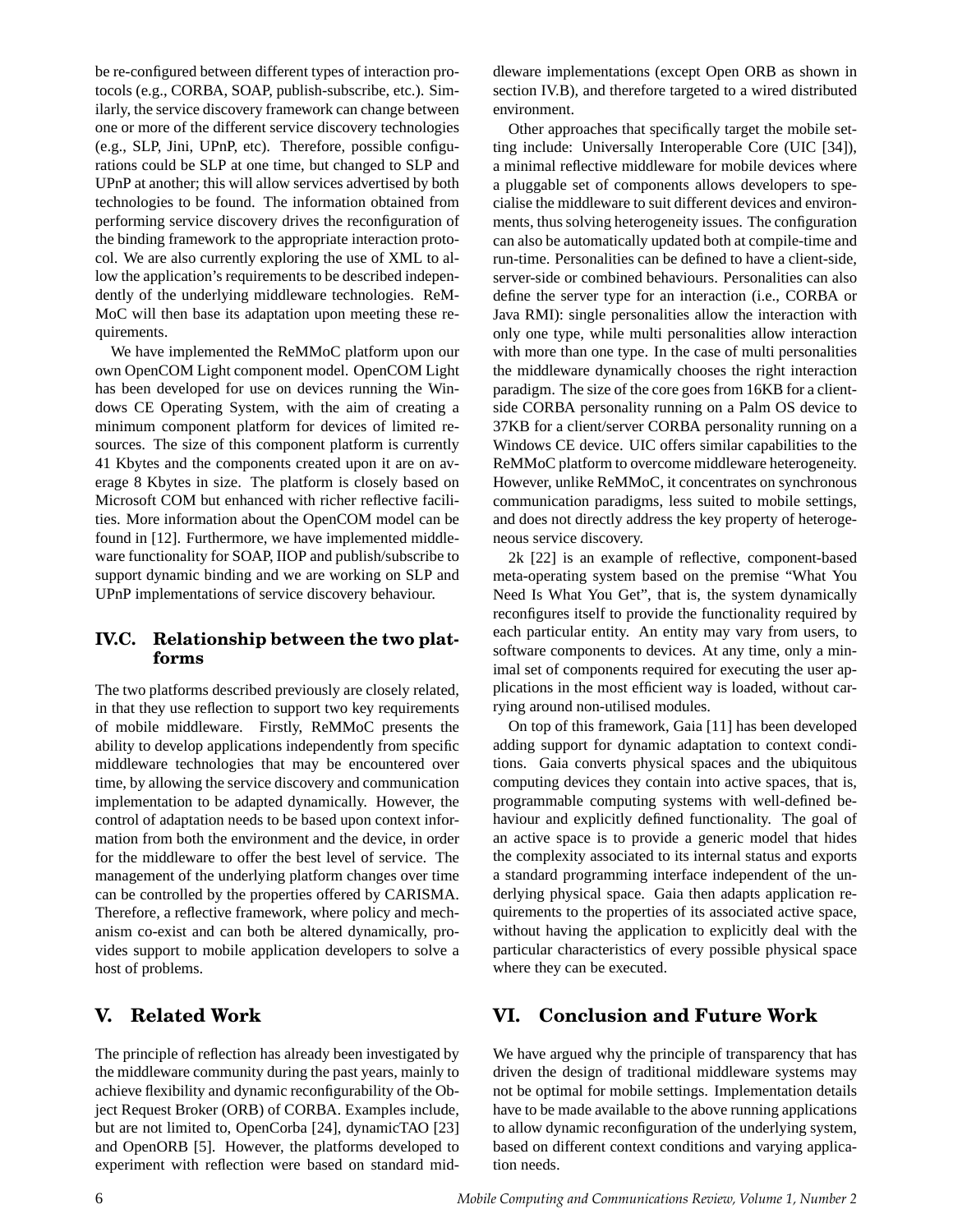We propose reflection as a principle to accommodate the variety of requirements imposed by mobility. In order to provide the best service to the application, the middleware must be aware of its context and current behaviour and then alter according to environmental changes. The two properties of openness and adaptation provided by reflective middleware is particularly well suited to this. We have shown examples that support this hypothesis. In particular, we have illustrated two projects: CARISMA, where reflection is used to allow applications to dynamically customise middleware behaviour, and ReMMoC, where reflection is used to deal with heterogeneous middleware technology in mobile environments. We have shown that these are two complementary techniques that are closely related and that together they can support the development of mobile applications.

Some major drawbacks of the reflective approach are performance, integrity and security issues. When developing a reflective mobile middleware, the following questions must therefore be addressed carefully: how much are we willing to trade-off between flexibility and performance? What is the scope of changes when reconfiguring the system? And, finally, what happens if malicious programs enter into our system and use the reflective mechanism to misconfigure the middleware?

Despite being a powerful means to build mobile computing middleware, reflection alone is not enough. The devices are not able to know a-priori which components they are going to need in which situation, and which other devices they are going to encounter. Devices cannot load all the possible behaviours, due to memory constraints; moreover, new behaviours may be delivered from time to time to cope with unforeseen context configurations and new application needs. We propose a combination of reflection and different mobile code paradigms (e.g., code on demand, remote evaluation, etc.) to enhance the adaptability of mobile computing applications and introduce the required level of dynamism and flexibility into the middleware.

### **References**

- [1] Alternis S.A. Solutions for Location Data Mediation. http://www.alternis.fr/.
- [2] A. Asthana and M. Cravattsand P. Krzyzanowski. An indoor wireless system for personalized shopping assistence. In *Proceedings of IEEE Workshop on Mobile Computing Systems and Applications*, pages 69–74, Santa Cruz, California, December 1994. IEEE Computer Society Press.
- [3] F. Bennett, T. Richardson, and A. Harter. Teleporting making applications mobile. In *Proc. of the IEEE Workshop on Mobile Computing Systems and Applications*, pages 82– 84, Santa Cruz, California, December 1994. IEEE Computer Society Press.
- [4] G.S. Blair, R. Campbell, F. Costa, and F. Kon. Proceedings of First International Workshop on Reflective Middleware (RM2000). http://www.comp.lancs.ac.uk/computing/RM2000/, April 2000.
- [5] G.S. Blair, G. Coulson, A. Andersen, L. Blair, M. Clarke, F. Costa, H. Duran-Limon, T.Fitzpatrick, L. Johnston,

R. Moreira, N. Parlavantzas, and K. Saikoski. The Design and Implementation of OpenORB v2. *IEEE DS Online, Special Issue on Reflective Middleware*, 2(6), 2001.

- [6] L. Capra, W. Emmerich, and C. Mascolo. Reflective Middleware Solutions for Context-Aware Applications. In *Proc. of REFLECTION 2001. The Third International Conference on Metalevel Architectures and Separation of Crosscutting Concerns*, volume 2192 of *Lecture Notes in Computer Science*, pages 126–133, Kyoto, Japan, September 2001. Springer Verlag.
- [7] L. Capra, W. Emmerich, and C. Mascolo. A Micro-Economic Approach to Conflict Resolution in Mobile Computing. In *Proceedings of the 10th International Symposium on the Foundations of Software Engineering (FSE-10)*, Charleston, South Carolina, USA, November 2002. ACM Press. To appear.
- [8] A. Carzaniga, D. S. Rosenblum, and A. L. Wolf. Design and evaluation of a wide-area event notification service. *ACM Transactions on Computer Systems*, 19(3):332–383, August 2001.
- [9] W. Cazzola, W. Savigni, A. Sosio, and F. Tisato. Rule-based Strategic Reflection: Observing and Modifying Behaviour at the Architectural Level. In *14th IEEE International Conference on Automated Software Engineering (ASE99)*, pages 263–266, Cocoa Beach, Florida, USA, October 1999.
- [10] CellPoint, Inc. The CellPoint System. http://www.cellpt.com/thetechnology2.htm, 2000.
- [11] Renato Cerqueira, Christopher K. Hess, Manuel Roman, and Roy H. Campbell. Gaia: A Development Infrastructure for Active Spaces. In *Workshop on Application Models and Programming Tools for Ubiquitous Computing (held in conjunction with the UBICOMP 2001)*, September 2001.
- [12] M. Clarke, G.S. Blair, G. Coulson, and N. Parlavantzas. An Efficient Component Model for the Construction of Adaptive Middleware. In *IFIP / ACM International Conference on Distributed Systems Platforms (Middleware'2001)*, pages 160–178, Heidelberg, Germany, November 2001.
- [13] G. Cugola, E. Di Nitto, and A. Fuggetta. Exploiting an event-based infrastructure to develop complex distributed systems. In *19th International Conference on Software Engineering (ICSE98)*, pages 261–270, 1998.
- [14] Nigel Davies, Adrian Friday, Stephen Wade, and Gordon Blair. L2imbo: A Distributed Systems Platform for Mobile Computing. *ACM Mobile Networks and Applications (MONET), Special Issue on Protocols and Software Paradigms of Mobile Networks*, 3(2):143–156, 1998.
- [15] A.K. Dey, M. Futakawa, D. Salber, and G.D. Abowd. The Conference Assistant: Combining Context-Awareness with Wearable Computing. In *Proc. of the 3*rd *International Symposium on Wearable Computers (ISWC '99)*, pages 21–28, San Franfisco, California, October 1999. IEEE Computer Society Press.
- [16] H. Duran-Limon and G.S. Blair. A Resource Management Framework for Adaptive Middleware. In *3rd IEEE International Symposium on Object-oriented Real-time Distributed Computing (ISORC'2K)*, Newport Beach, California, USA, March 2000.
- [17] D. Fritsch, D. Klinec, and S. Volz. NEXUS Positioning and Data Management Concepts for Location Aware Applications. In *Proceedings of the 2nd International Symposium on Telegeoprocessing*, pages 171–184, Nice-Sophia-Antipolis, France, 2000.